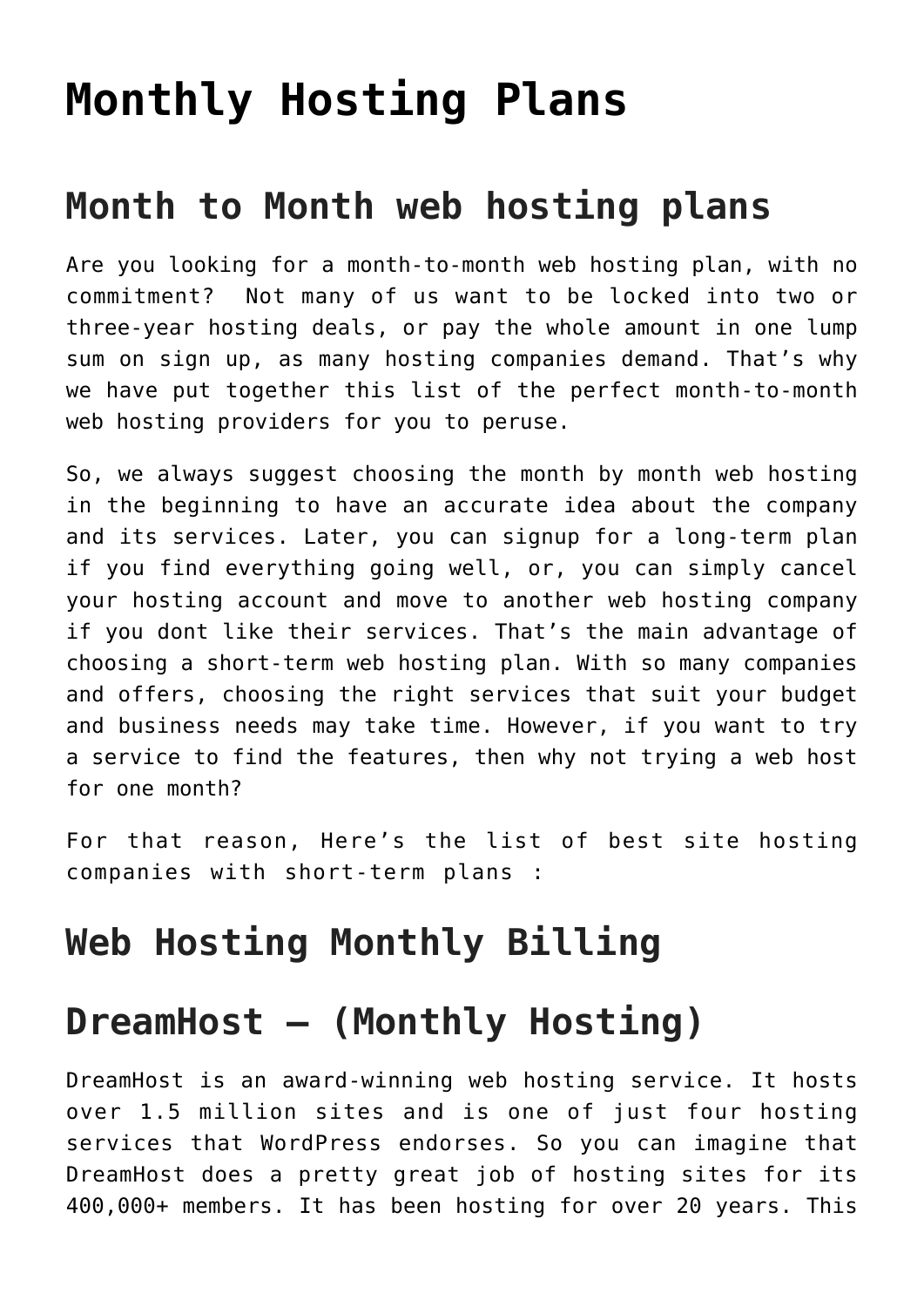hosting site was built on open-source technology. One of the things that make DreamHost stand out from other hosting sites is that it offers the best month-to-month options pricing plans for hosting. You can get hosting via this company for a fraction of the cost of others. We are talking sometimes half as much. It's hard to deny that DreamHost provides the most affordable hosting on the market today.

DreamHost offers outstanding features at excellent price points. It's pricing and plan structure are both transparent and simple. It is one of the cheapest shared hosting providers around. This hosting provider can be a good option for many. Fair prices, solid support and a very generous unlimited policy will be remarkably appealing perks for many.

DreamHost's prices are very affordable from domain registration to hosting and offers month-to-month payment services. They have a longer-than-average 97-day refund policy to make sure you're happy with the service before getting locked in. that gives you a full month to test out their services before risking your prepaid amount. Furthermore, you can pay month to month and cancel anytime. This is very rare in the web-hosting industry.

WordPress Starter Plan: \$4.95/mo – 1 Website, Buy a .COM for \$7.99, WordPress Pre-Installed, WP Website Builder, Fast SSD Storage, Free SSL Certificate, Add Email as low as \$1.67/mo, 97-day money back guaranteed

WordPress Unlimited Plan: \$10.95/mo – Unlimited Websites, Buy a .COM for \$7.99, Unlimited traffic, WordPress Pre-Installed, WP Website Builder, Fast SSD Storage, Free SSL Certificate, Unlimited Email @Your Domain, 97-day money-back guaranteed

## **Namecheap – (Monthly Hosting)**

Most people know of Namecheap as a domain registration and management service, but they also offer web hosting month-to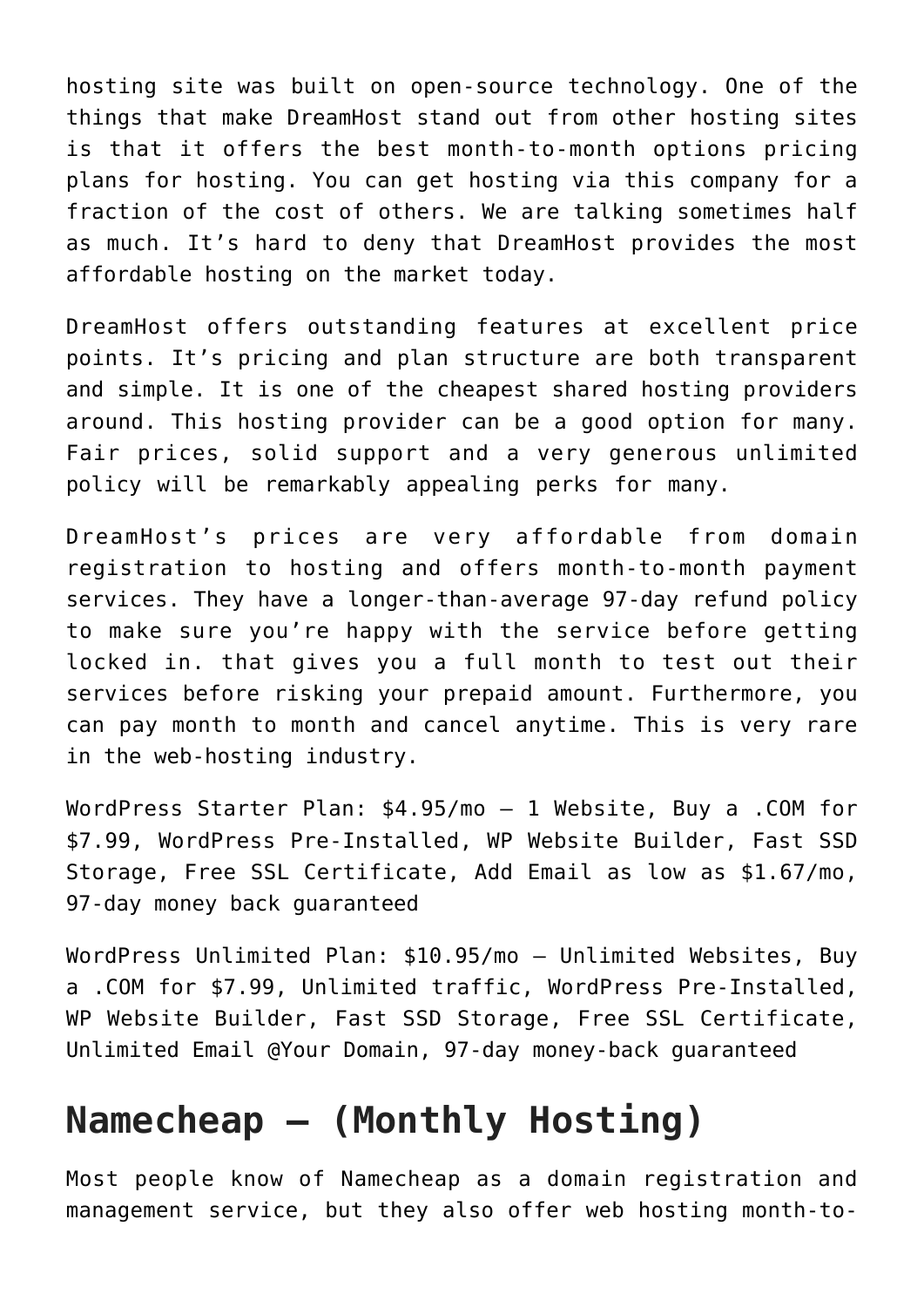month payment services. Founded in 2000, Namecheap began by offering value-priced domains and excellent customer service. Today, they have over 3 million clients and manage over 11 million domains. It's one of the best web-hosting company out there, versatile and affordable & its hosting packages are attracting a lot of attention.

Unlike many other hosts who raise fees considerably once it is time for renewal, Namecheap renewal price doesn't grow. Owning a website is not a short-term investment. It could be something you pay for decades if the site goes well. In addition to domains and full web hosting packages, Namecheap sells SSL certificates, privacy protection services, and more. Because Namecheap thinks that an Internet presence for all is a necessity, they provide affordable access to everything you need to run a website.

Namecheap's hosting plans offer quick, dependable assistance with a 100% uptime ensure. In the event that you need to construct another site, you can undoubtedly do as such utilizing one of Namecheap's many site-building applications. On the off chance that you have a current site, Namecheap will move it for you for nothing. Here are a few focuses to recollect:

- □ 30 day money-back guarantee.
- 

□ Shared plans have 100% uptime.

⦁ All other plans "only" have 99.9% uptime.

These prices apply when you sign up with Namecheap for two years. If you choose the annual plan, the monthly price would be \$1.16/month (yes, even cheaper!) and the monthly option would cost you \$2.88/month. Or if you would rather opt for managed WordPress hosting, you will find prices start from just \$3.88 a month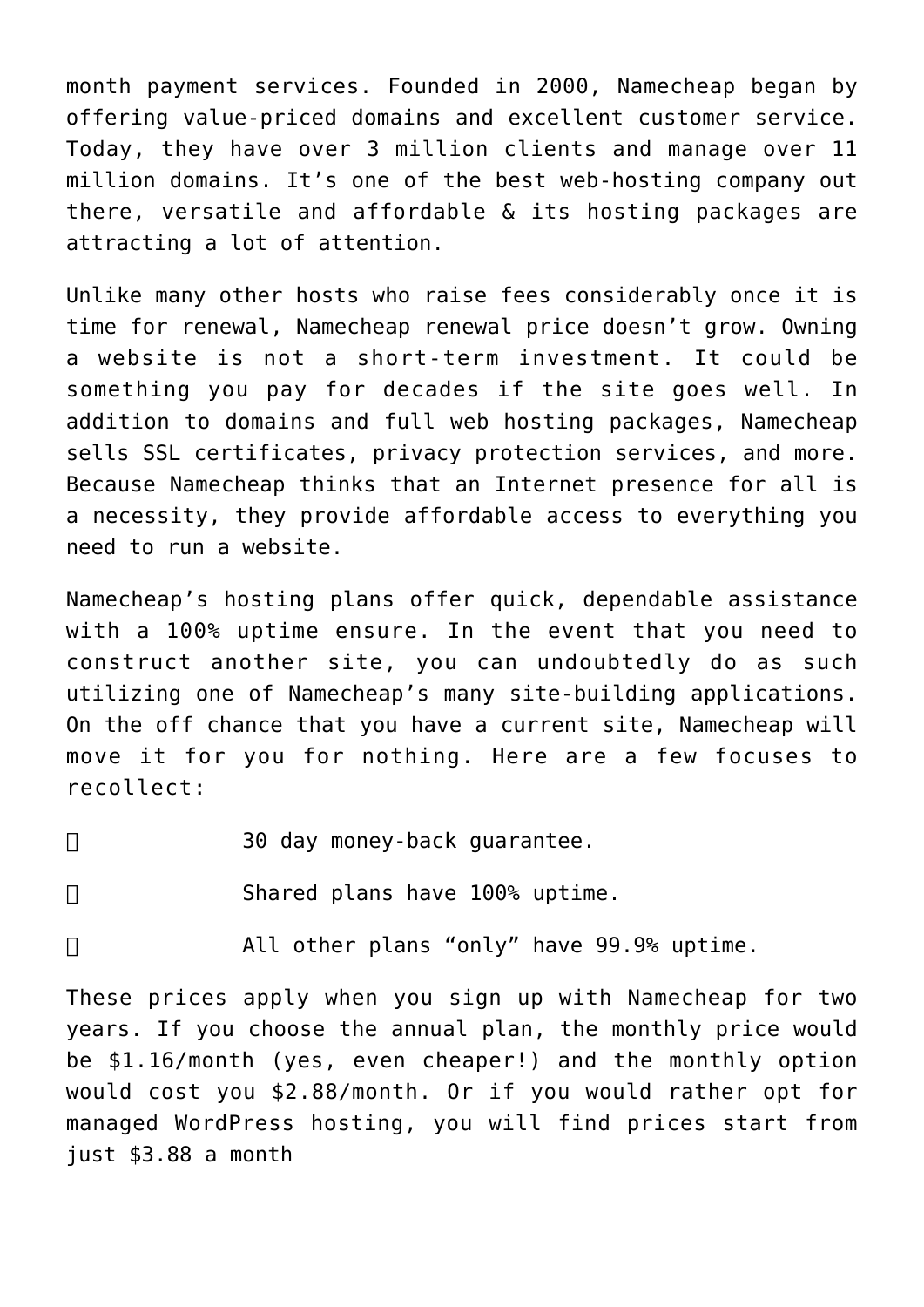# **A2 Hosting – (Monthly Hosting)**

A2 Hosting is one of the oldest web-hosting providers around. They are originally from Michigan and started in 2001. Later on, in 2003, the name was changed to A2 Hosting. They're most known for their page loading speeds. For nearly 20 years, the independently-owned hosting company has established itself as a reliable and speedy solution for websites. A2 delivers strong uptime rates and great customer service. When it comes to speed, A2 is second to nobody .Fast web hosting and A2 are synonymous. In fact, I named A2 Hosting as the most reliable and fastest host on my list of the best web hosting providers.

⦁ MONTH-TO-MONTH PAYMENT AT \$9.9

⦁ FREE DOMAIN AND SSL CERTIFICATE

#### □ 30-DAY MONEY BACK GUARANTEE

They offers monthly, 12, 24 and 36-month deals – the above prices are for a 12-month plan. Obviously, the longer the deal (e.g. 36 months) the cheaper it gets. A2 Hosting would be a good fit for new bloggers who need a reliable host, for small and medium-sized businesses who are after a serious hosting service, or digital solopreneurs who need storage for their website and potentially their clients. In fact, they have delivered one of the fastest server speeds we've seen over the past 12 months. Also, A2 Hosting has a strong uptime, which makes their hosting service reliable. The hosting plans are developer-friendly, and their "anytime" money-back guarantee and monthly payment is a unique feature.

However, if you need a fast web hosting service at relatively cheap upfront pricing (\$1.99/month) with the ability to scale with your website growth. Then A2 Hosting might be an excellent option for you. Their speed is excellent, uptime is reliable, customer service is friendly, security features are plentiful, and refund policy is liberal. On top of it all,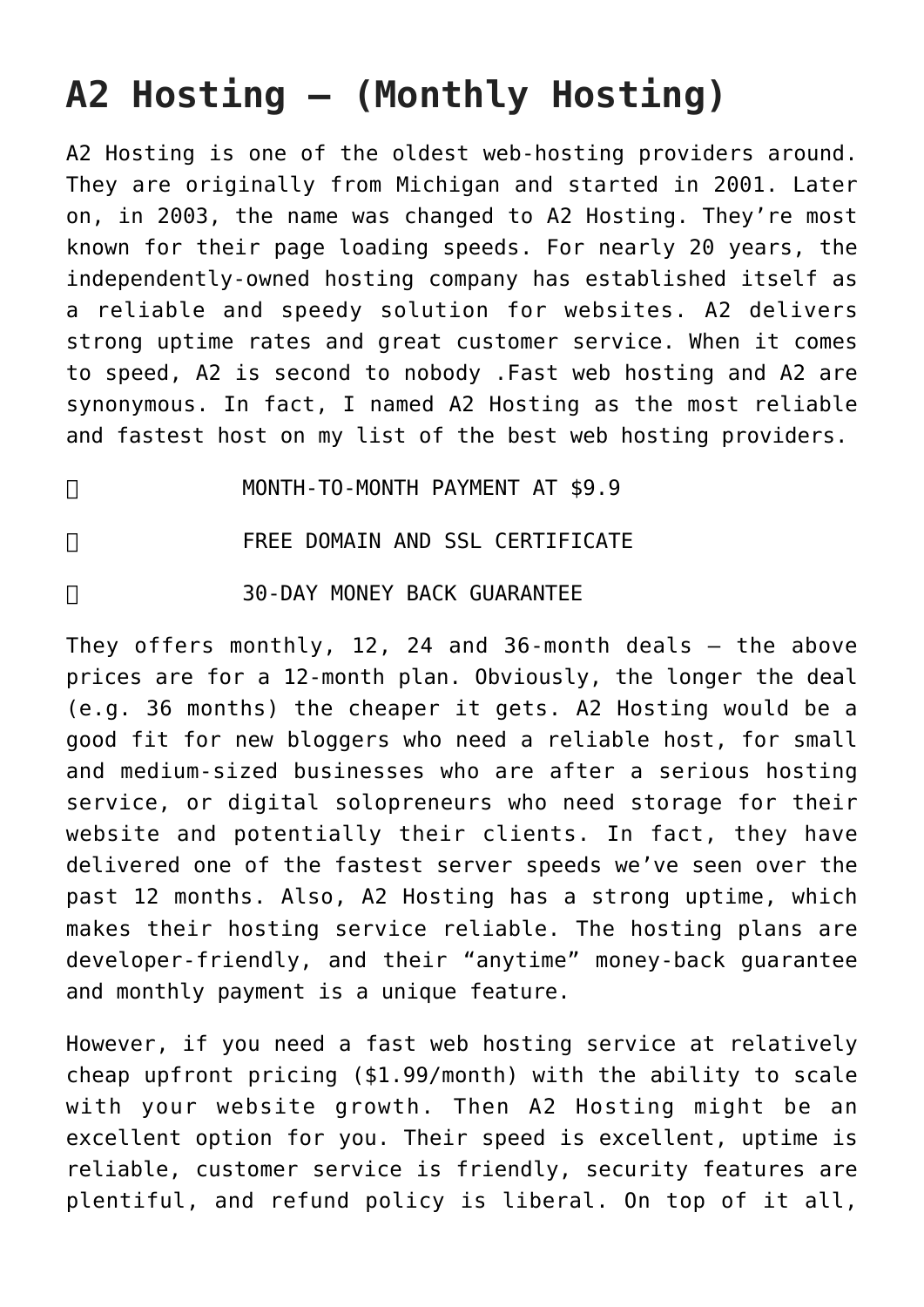they're even environmentally conscious. Moreover, all their shared plans come with a free SSL certificate and free site migration .And if you run into issues at any time while being a customer, you can ask for a refund on the prorated balance of unused time.A2 Hosting has some of the best shared web hosting plans on the market today. It has its own website builder as well. This is a user-friendly way to build a website as a beginner. It also different from other webhosting companies because of two things: Low price and great benefits. A2's shared plans definitely deliver in terms of performance as well.

A2 is an industry leader in speed. They are known as a reliable and reputable provider with outstanding customer service. When it comes to shared web hosting, VPS plans, dedicated servers, and reseller plans, A2 is a top option to consider for every category.

### **WP Engine – (Monthly Hosting)**

Founded in 2010, WP Engine is now one of the leading managed WordPress hosting companies in the market. Serial entrepreneur Jason Cohen started WP Engine when he saw a need for specialized WordPress hosting due to the rising popularity of WordPress. WP Engine is VIP WordPress hosting. Their hasslefree hosting offers fast and robust servers that can handle anything. Your website is practically hacker proof, and their mind-blowing customer service makes you feel like king.

They offer automatic security updates, daily backups, oneclick restore points, automatic caching, top-tier security, one-click staging area, and more. WP Engine is like having an army of WordPress experts on your side for assistance. If you are a business who do not want to deal with the technical side of running your blog, then WP Engine is the solution for you. WP Engine is an ideal choice for those looking for hassle-free premium WordPress hosting. This is going to be a detailed WP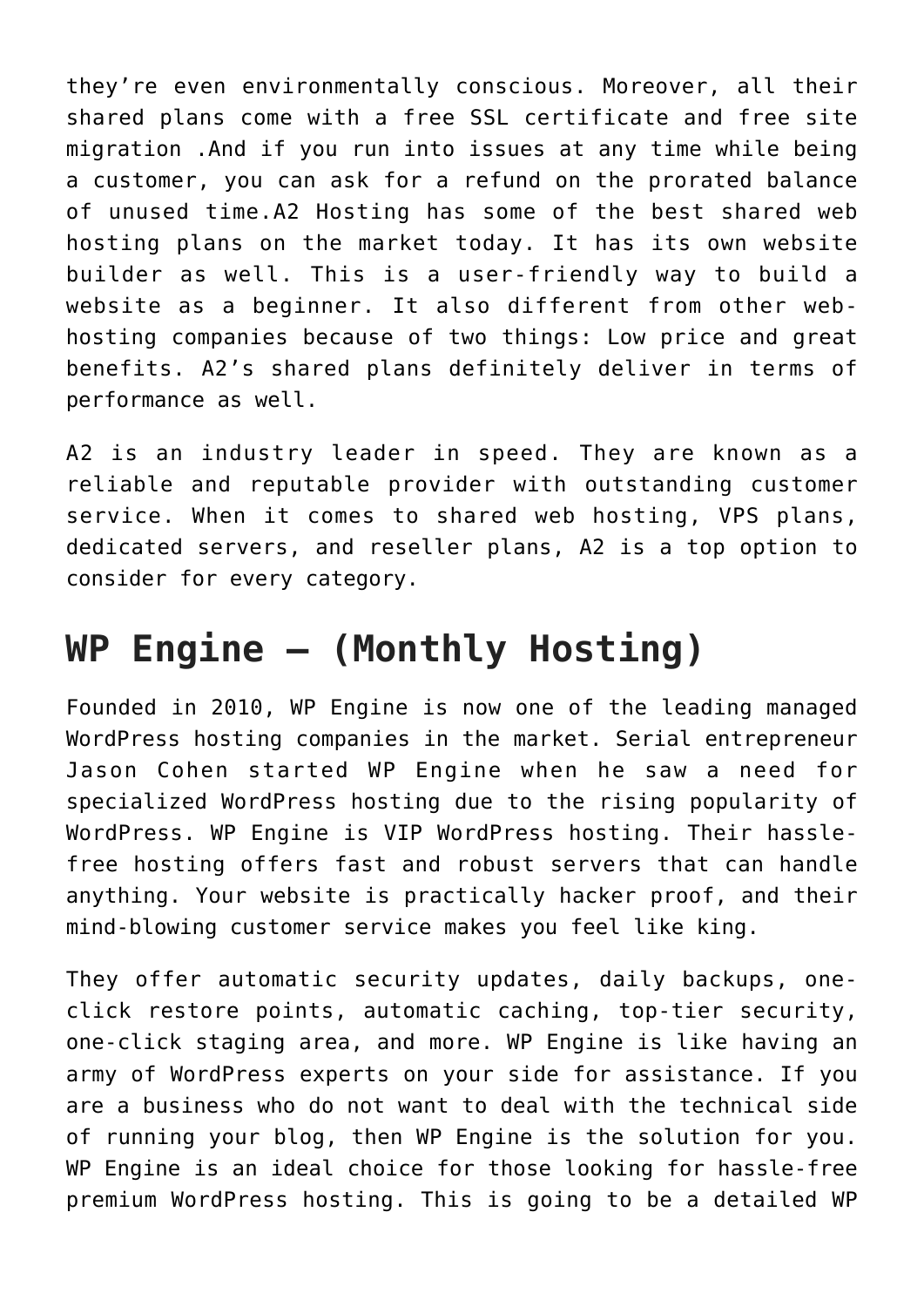Engine review, where will take an in-depth look at their services. If you don't want to read all of it, then here is the quick summary of our WP Engine review score.

In our WP Engine hosting review, we found them to be the best managed WordPress hosting provider. They offer the best platform, with faster servers, security, and peace of mind that users need from a managed WordPress host. WP Engine provides transparent pricing from the outset – so the prices advertised on the homepage of their website won't increase if you sign up for month-to-month payments. WP Engine will give you two months of free hosting .

The Startup package is the most basic plan and will set you back \$25 per month. With this package, you get:

25,000 visits per month

50GB bandwidth per month

10GB storage

One site included WP Engine will give you two months of free hosting.

However, if you have a medium to large website with tens of thousands of monthly visitors and growing rapidly, you may want to seriously consider WP Engine. This host allows you to focus on your core business, all the while giving you the peace of mind that your website is available, fast, secure, and ranking on Google.

#### **GreenGeeks – (Monthly Hosting)**

GreenGeeks was founded in 2008 by Trey Gardner. It's a web hosting provider whose goal is to be as environmentally friendly as possible. They offer a variety of shared hosting plans for everyone from beginners to large companies. Their prices are affordable, and their plans include plenty of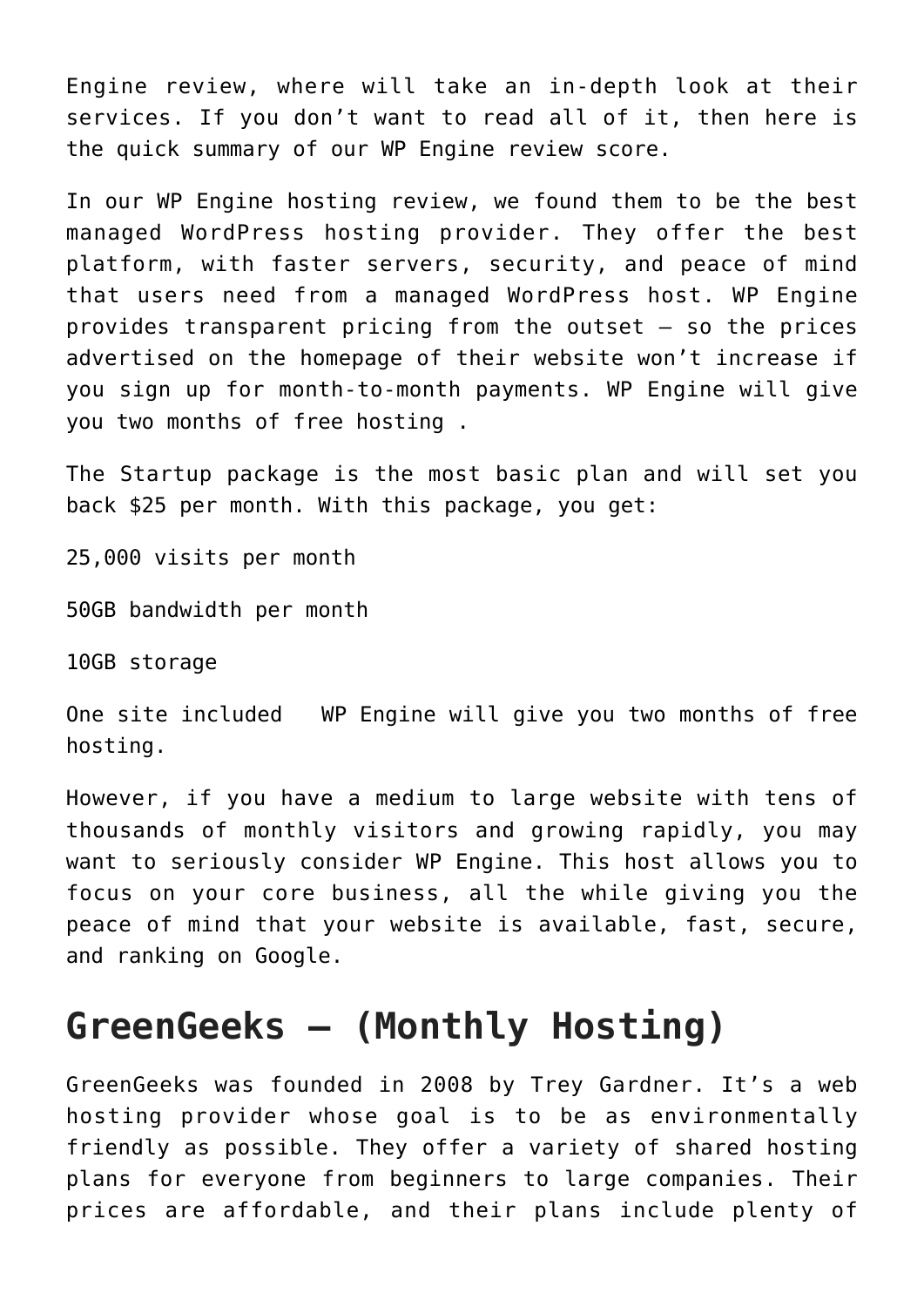useful features. It has a wide range of hosting plans for customers of every size. They offer basic shared hosting, reseller hosting, VPS hosting, and dedicated server hosting.

Each GreenGeeks web hosting plan also comes with Cloudflare CDN, scalable CPU, eCommerce support, generous disk space, website builder with templates, unmetered data transfer, and more. If you are looking for a fast, secure, and at the same time, eco-friendly web hosting service, then GreenGeeks is for you. An array of multiple hosting options is available for as low payment per month. The starter plan "Lite" is made for WordPress hosting. It includes one website, unlimited web space, Unmetered Data transfers, Free SSL Certificate, A free domain name for the 1st year, and a 30-day money-back guarantee. Website migration is free. You may also reach the live hosting specialists via live chat, email, or phone, 24/7.

It is a good hosting solution for anyone who is just starting out. For higher traffic volumes you may need to upgrade to a high-performance plan or move to a managed WordPress hosting provider. GreenGeeks has a bigger mission than just simply providing web hosting, and we like that, but they do provide solid speed, uptime, and good customer support. For those reasons, you should consider giving them a look. Just be aware that you'll need to sign up for the long-term if you'd like their lowest monthly rate.

 GreenGeeks' cheapest shared plan starts at \$2.95/month, and its priciest VPS plan costs \$39.95/month. Within that range, there's a best fit plan for every budget, and we'll cover each one below. Every GreenGeeks plan also comes with a 30-day money back guarantee.

#### **Cloudways – (Monthly Hosting)**

Cloudways is a managed hosting provider that emphasizes performance and simplicity. From the simple server and application launch to the ongoing server maintenance,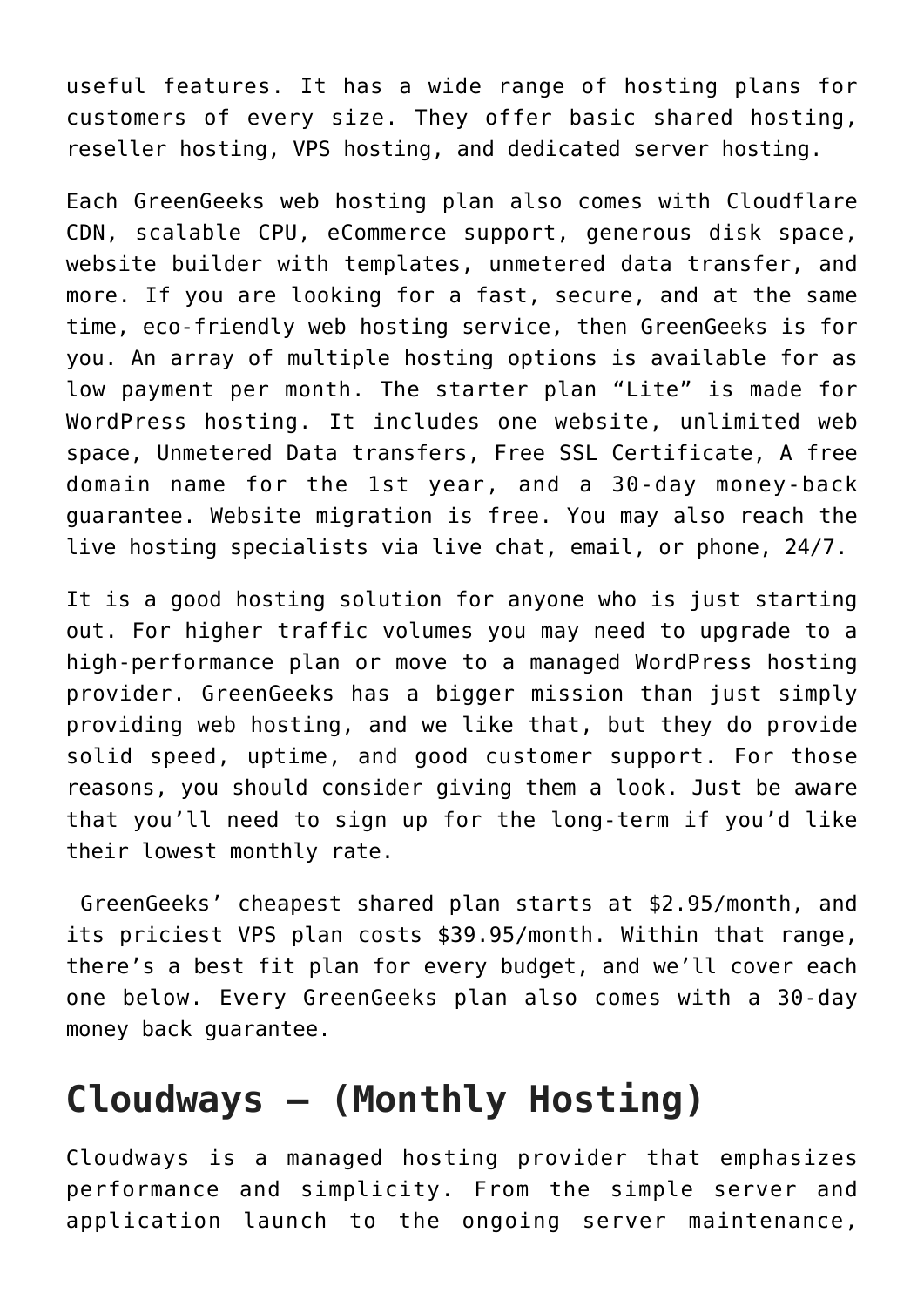Cloudways takes away all the hassles of server management so that you can continue to focus on growing your business. This web hosting company aims to give individuals, teams, and businesses of all sizes the power to provide their site visitors the most seamless user experience possible. Hosting plans come with a fantastic feature set, support you can rely on, and prices you can afford. This is especially useful for developers or agencies that manage multiple websites at once across many servers

Cloudways is a reliable and affordable cloud hosting option for any website owner, regardless of skill level or site type. Because of its cloud-based platform, you can experience blazing fast speeds, optimal site performance, and top-notch security.

All of this is designed to give your site visitors the best user experience possible and keep your site's data secure from malicious activity. You can take advantage of the 3-day free trial period to make sure they have the features you need to scale your business and manage your hosting account. can now also create Teams and do Projects with them. The platform offers you both options. You can assign team members, share project details with them and so much more. Join individuals working separately under a single platform and work together.

Our Cloudways review shows how it is a complete single click solution, offering you a complete feature set at very good prices. The customer support is great. Try Cloudways yourself today and see whether this is the right hosting service for you.

To start, they have 5 infrastructure providers to choose from, and your plan prices will vary depending on which infrastructure provider you choose to use:

Digita-lOcean : Plans range from \$10/month to \$80/month, RAM from 1GB-8GB, Processors from 1 core to 4 core, storage from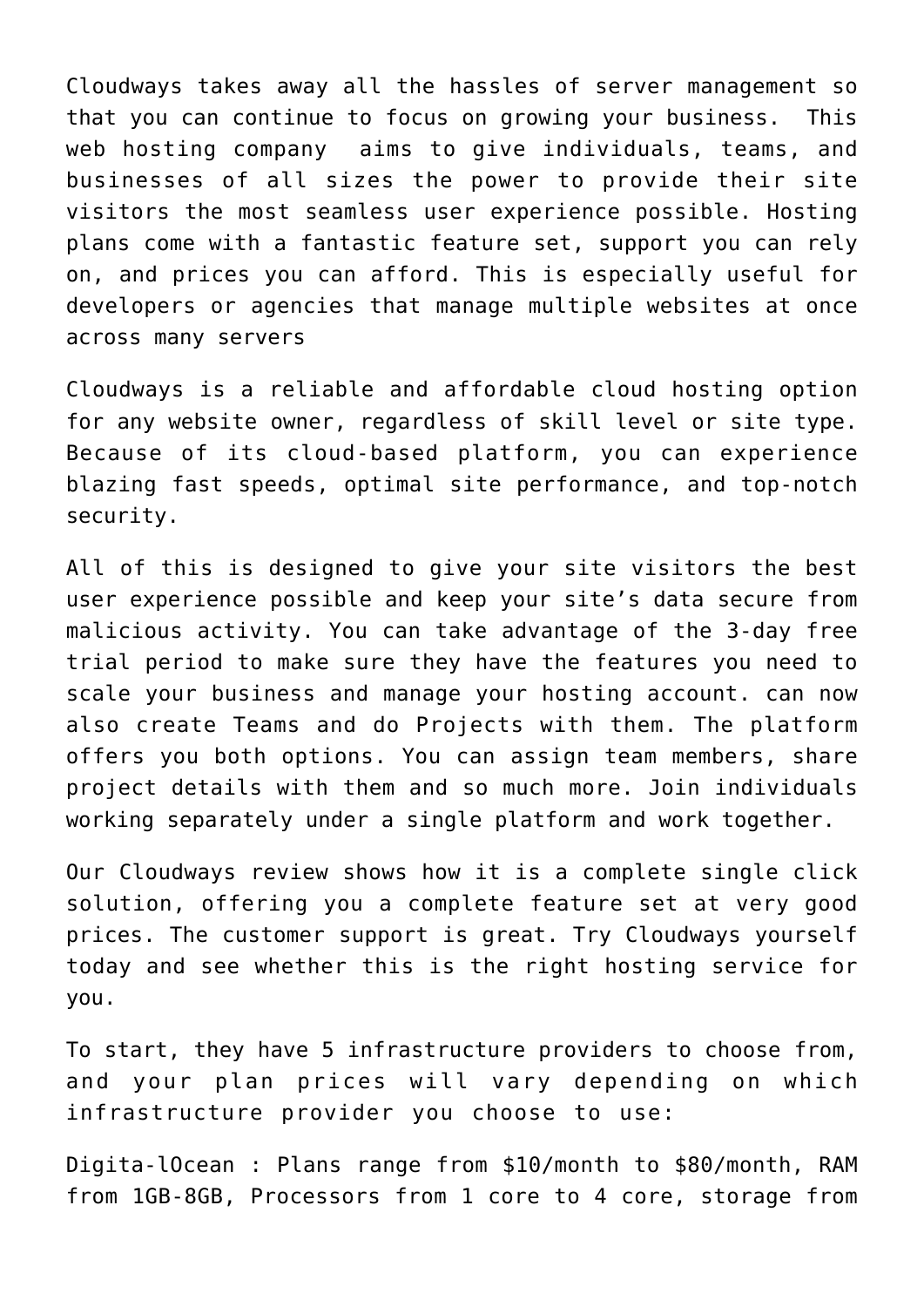25GB to 160GB, and bandwidth from 1TB to 5TB.

Linode : Plans range from \$12/month to \$90/month, RAM from 1GB-8GB, Processors from 1 core to 4 core, storage from 20GB to 96GB, and bandwidth from 1TB to 4TB.

Vultr : Plans range from \$11/month to \$84/month, RAM from 1GB-8GB, Processors from 1 core to 4 core, storage from 25GB to 100GB, and bandwidth from 1TB to 4TB.

Amazon Web Services (AWS) : Plans range from \$85.17/month to \$272.73/month, RAM from 3.75GB-15GB, vCPU from 1-4, storage at 4GB across the board, and bandwidth 2GB across the board.

Google Computing Engine (GCE): Plans range from \$73.62/month to \$226.05/month, RAM from 3.75GB-16GB, vCPU from 1-4, storage at 20GB across the board, and bandwidth 2GB across the board.These are just the featured plans. We also offer additional plans.

#### **HostGator – (Monthly Hosting)**

HostGator was founded in 2002 and grew quickly to become one of the biggest hosting companies in the world. You can credit the monstrous growth to their great shared hosting plans, reliable web hosting, and quality customer service. HostGator hosts over 10 million domains and is one of the most popular web hosts in the industry. With 1-click WordPress installation, 99.9% up time guarantee, and 24/7 support, it's a smart choice for every website owner. We consider them the best web hosting for businesses. Another thing you would want to look at is the features that you'll get with each hosting plan. Here is what's included in each hosting plan offered by HostGator.

⦁ 1-Click WordPress Installer

⦁ Free SSL Certificate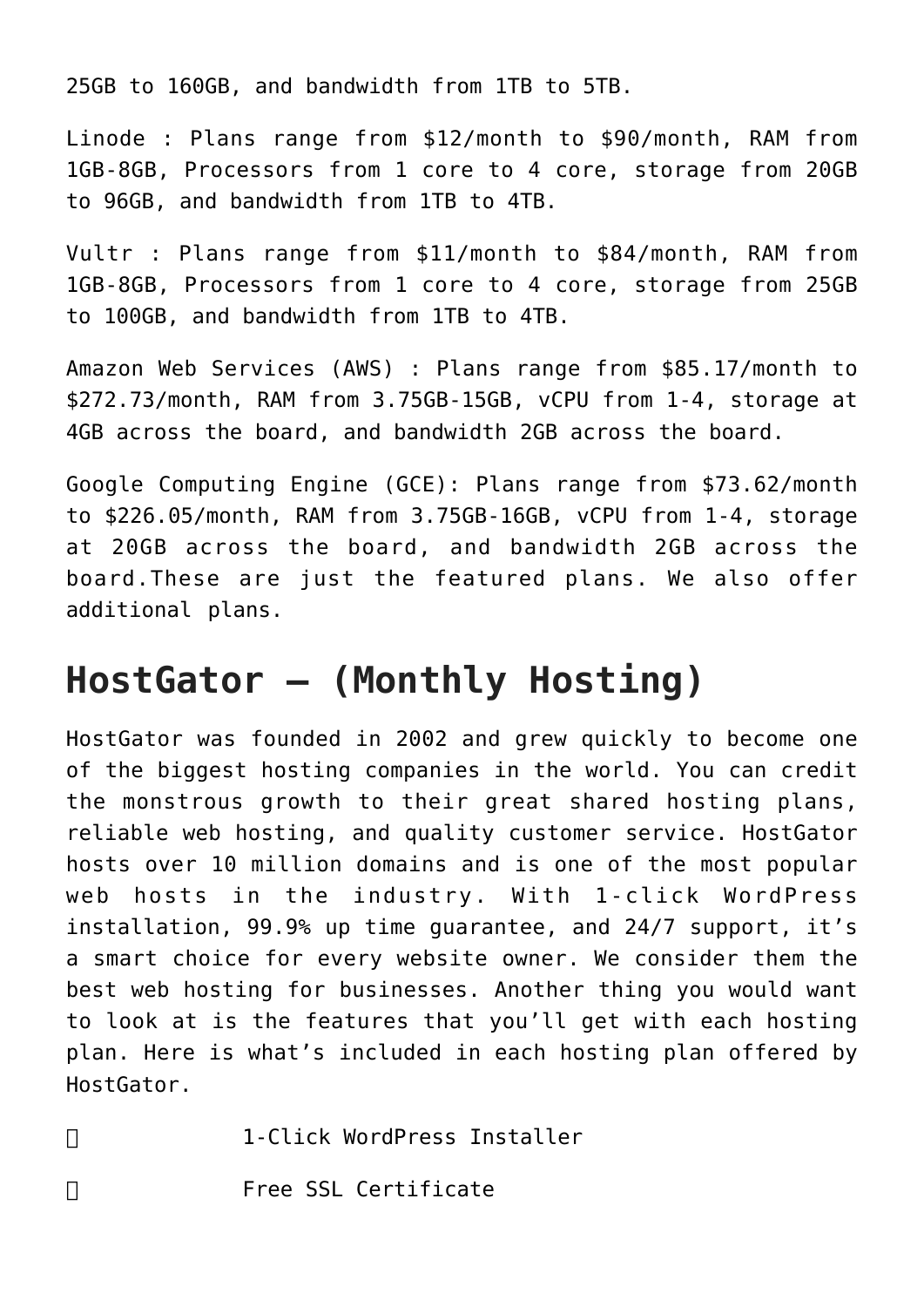□ Basy to use control panel cPanel dashboard to manage hosting services

- □ Free email accounts □ 24/7 customer support
- □ 99.9% uptime quarantee

This is the best month-to-month web hosting company that offers speed and high-quality shared hosting at cheap prices, moreover, they offer generous SSD storage and unmetered bandwidth. In addition, you don't need complicated tools to start a blog as you get the best cPanel control panel that comes with a drag and drop website builder tool, file manager, FTP, auto-installer software, email forwarding, and a free domain for the first year.

For extra services, you can add the options you like, which gives flexibility for people who don't need the add-on to uncheck them during the SignUp, also, all the payments are made month to month, and you can add or remove services as you need easily. This is one of the best web hosting providers in the USA with monthly payments, and there are all the tools for all kinds of websites including blogs, online stores. HostGator has three shared hosting plan option to choose from:

Hatchling Plan  $\Box$  Single website, One-click WordPress installs, Free WordPress, unmetered bandwidth, free SSL certificate, Free domain included at \$2.75/monthly)

Baby Plan : ( Unlimited websites, One-click WordPress installs, Free WordPress, unmetered bandwidth, free SSL certificate, Free domain included at \$3.50/monthly)

Business Plan : (Unlimited websites, One-click WordPress installs, Free WordPress, unmetered bandwidth, free SSL certificate, Free domain included , Free dedicated IP , Free Seo Tools at \$5.25/monthly)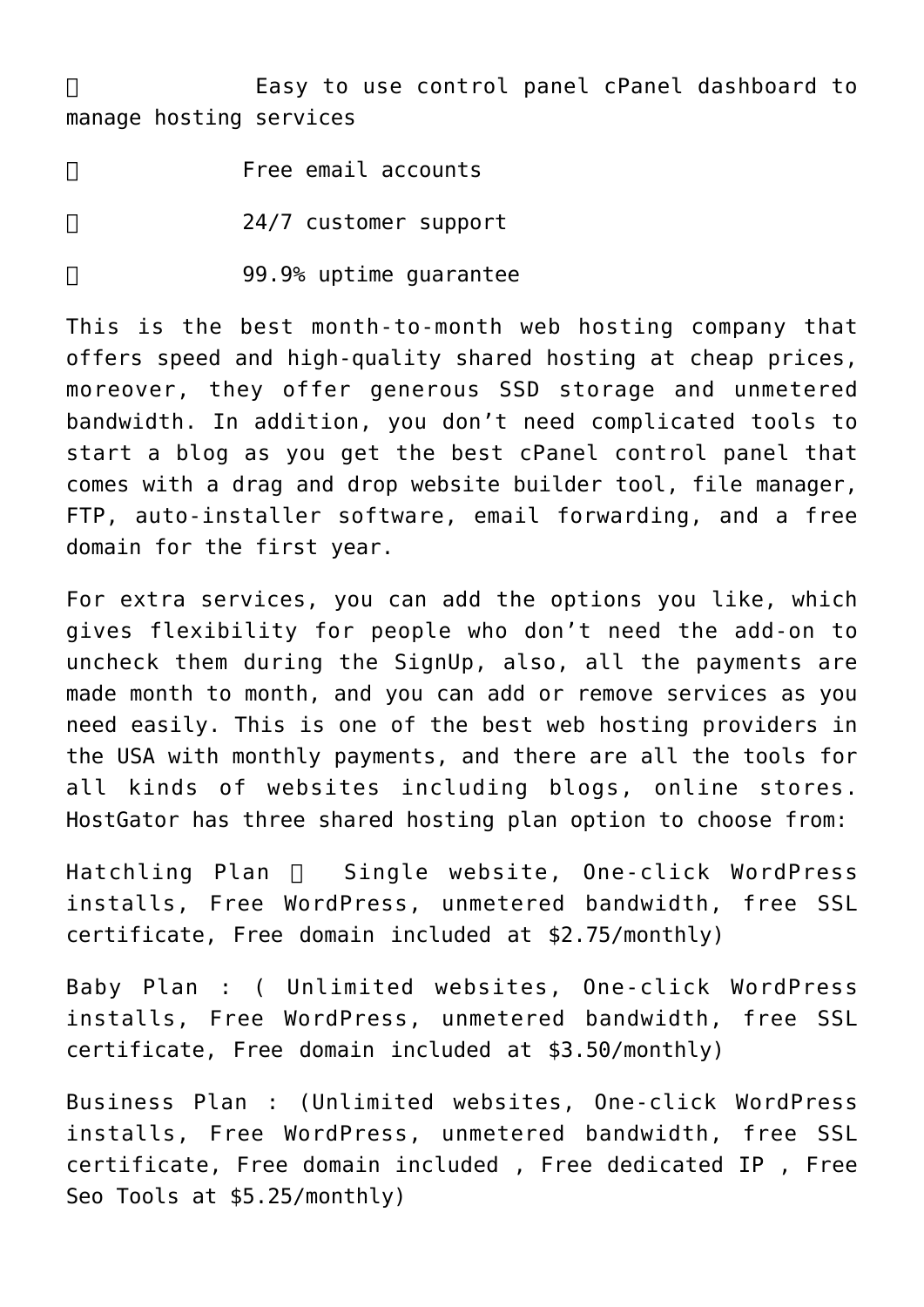# **Kinsta – (Monthly Hosting)**

Kinsta was founded in 2013, have been working to become the hosting provider of choice for WordPress users who are prepared to look beyond marketing campaigns and low month-tomonth prices to find a fast and secure home for their website. They deliver the levels of performance you're looking for. These showed how fast a WordPress website loaded, how much downtime occurred over a set period, and how well multiple simultaneous visitors were handled.

Kinsta offer fast managed WordPress hosting with impressive levels of uptime and the ability to handle multiple visitors at the same time.You also get access to some genuinely worthwhile features, such as automatic website backups, security monitoring and an easy-to-use staging environment. The support staff are helpful and very responsive via the 24/7 live chat service. However, in all areas, Kinsta is a massive step up from low-cost web hosting.

Still, all of the plans include a number of features, such as the following:

□ Very good customer support., their agents are top-notch, and they work 24/7.

⦁ WordPress-specific site architecture (read: better and faster)

□ Staging environment to test your website before publishing changes

⦁ Free premium migrations (concierge service).

⦁ Unlimited basic migrations from other hosts via a WordPress plugin

□ 30-day money back quarantee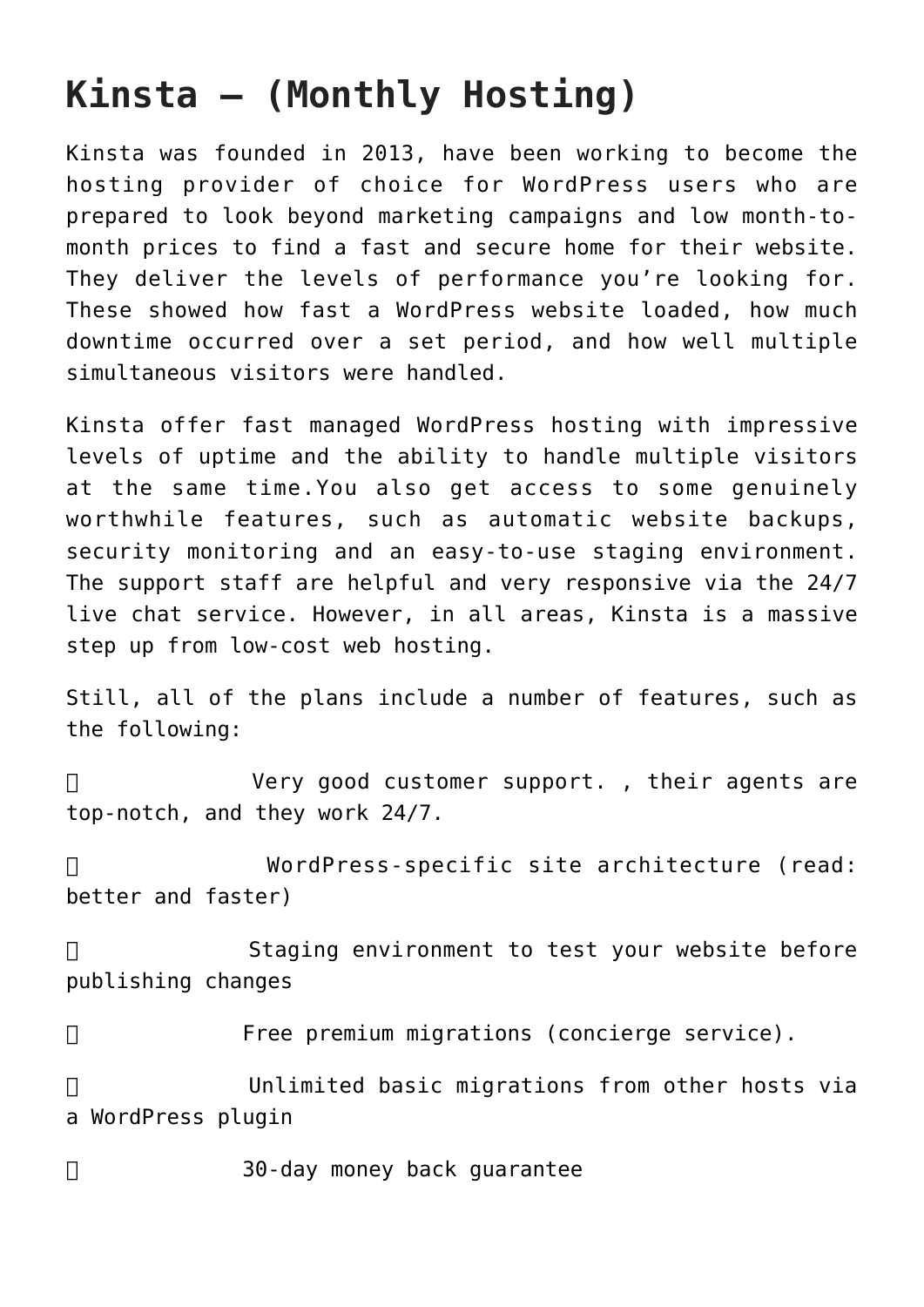#### ⦁ Automatic database optimization

⦁ Automatic daily backup and manual backup points

So, if you're looking for a faster and more reliable web-host for your WordPress website or if you want to launch your new site on managed WordPress hosting, Kinsta come highly recommended. Registering is easy and quick. You can pay with your credit card. It has its own dashboard which is intuitive and well-designed. Kinsta has a CDN you can use included in every plan. Note that the amount of data going through the CDN is limited depending on your plan, but it's still a very generous allowance. Kinsta is a strong contender for the best WordPress hosting solutions – if you need reliable uptime, speeds and features. The main takeaway is that it's genuine, fast, and good for business WordPress sites. That includes online stores too. Developers will love all the technical options and, and business owners will enjoy the ease of use and safety features.

Kinsta have the Starter and Pro plans, as well as four Business plans and two Enterprise plans. Here are the details:

Starter: \$30 per month for one WordPress install, 25,000 visits, and 10 GB disk space.

Pro: \$60 per month for two WordPress installs, 50,000 visits, and 20 GB disk space.

Business plans: Starting from \$100 per month for three WordPress installs, 100,000 visits, and 30 GB disk space.

Enterprise plans: Starting from \$600 per month for 60 WordPress installs, 1,000,000 visits, and 100 GB disk space.

Paying annually gets you two months free, and all plans include a free Let's Encrypt SSL certificate, as well as CDN access. There's also a 30-day money-back guarantee on all plans, so you can try Kinsta without financial risk.